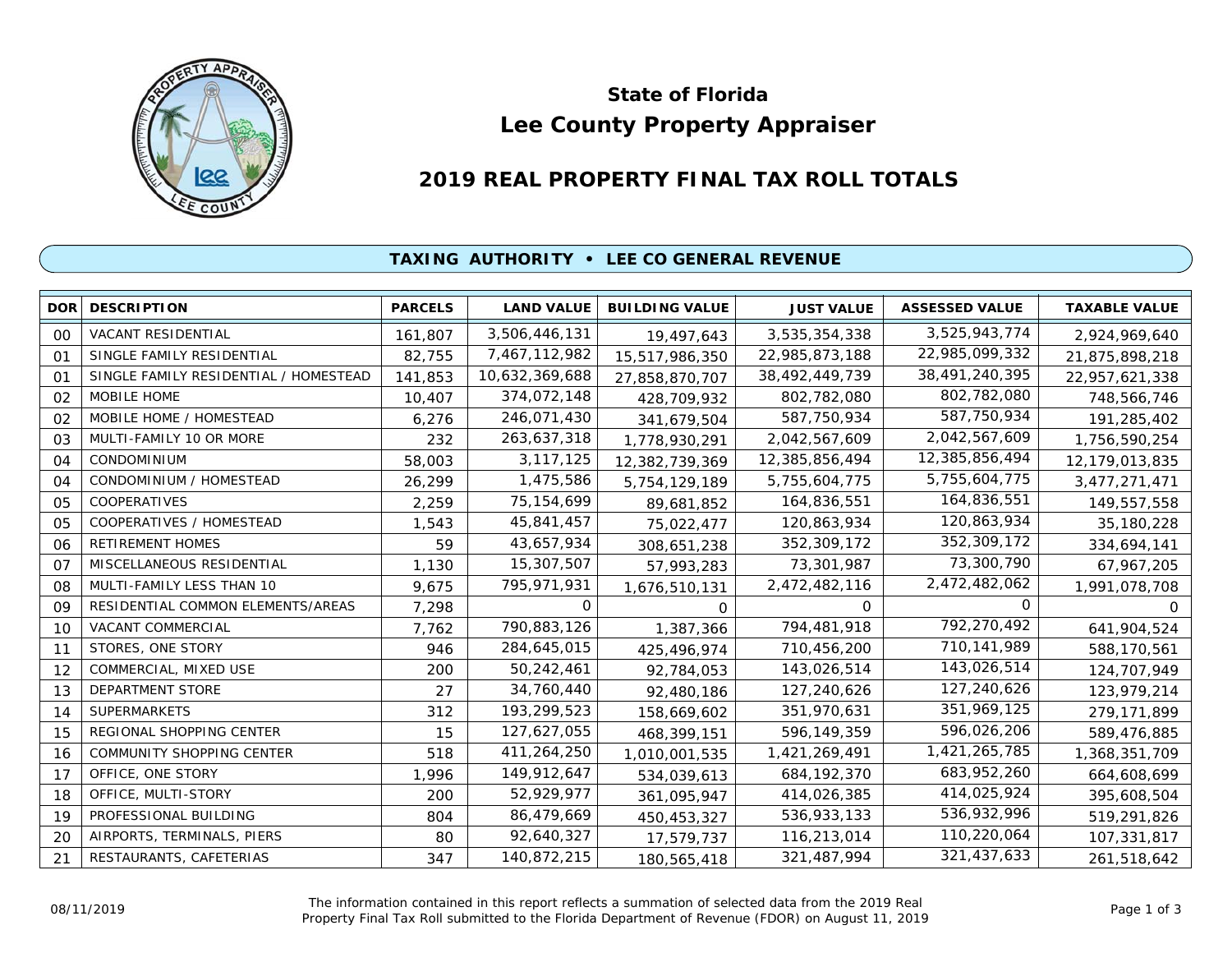## **TAXING AUTHORITY • LEE CO GENERAL REVENUE**

| <b>DOR</b> | <b>DESCRIPTION</b>                  | <b>PARCELS</b>    | <b>LAND VALUE</b> | <b>BUILDING VALUE</b> | <b>JUST VALUE</b> | <b>ASSESSED VALUE</b> | <b>TAXABLE VALUE</b> |
|------------|-------------------------------------|-------------------|-------------------|-----------------------|-------------------|-----------------------|----------------------|
| 22         | DRIVE-IN RESTAURANTS                | 165               | 115,669,076       | 122,119,926           | 237,789,002       | 237,789,002           | 169,426,506          |
| 23         | <b>FINANCIAL INSTITUTIONS</b>       | 211               | 83, 145, 789      | 130,645,881           | 213,791,670       | 213,791,670           | 204,266,846          |
| 24         | <b>INSURANCE COMPANY OFFICES</b>    | 41                | 331,569           | 6,575,297             | 6,906,866         | 6,906,866             | 6,853,021            |
| 25         | REPAIR SERVICE SHOPS                | 52                | 2,434,900         | 11,038,698            | 13,473,598        | 13,473,598            | 12,881,392           |
| 26         | SERVICE STATIONS                    | 70                | 23,388,892        | 22,414,297            | 45,803,189        | 45,803,189            | 37,128,521           |
| 27         | AUTO SALES, REPAIR, ETC             | 595               | 166,671,583       | 209,349,820           | 376,085,810       | 376,021,403           | 365,766,339          |
| 28         | PARKING LOTS, MH PARKS, ETC         | 253               | 414,992,417       | 148,979,240           | 564,012,048       | 563,971,657           | 559,460,233          |
| 30         | <b>FLORISTS, GREENHOUSES</b>        | 4                 | 512,609           | 231,468               | 744,077           | 744,077               | 665,385              |
| 31         | DRIVE-IN THEATER, OPEN STADIUM      | $\mathbf{1}$      | 1,125,610         | 345,599               | 1,471,209         | 1,471,209             | 966,720              |
| 32         | ENCLOSED THEATER/AUDITORIUM         | 30                | 6,537,686         | 15,731,558            | 22,269,244        | 22,269,244            | 21,956,008           |
| 33         | NIGHT CLUBS, LOUNGES, BARS          | 43                | 4,617,847         | 10,132,502            | 14,750,349        | 14,750,349            | 13,860,537           |
| 34         | BOWLING ALLEYS, RINKS, ARENAS       | 21                | 10,819,201        | 22,696,777            | 33,515,978        | 33,515,978            | 30,413,722           |
| 35         | TOURIST ATTRACTIONS                 | 17                | 17,238,948        | 14,501,750            | 31,740,698        | 31,740,698            | 27,883,925           |
| 37         | <b>RACE TRACKS</b>                  | $\mathbf{1}$      | 2,816,774         | 4,856,460             | 7,673,234         | 7,673,234             | 7,673,234            |
| 38         | GOLF COURSE, DRIVING RANGE          | 155               | 74,617,678        | 63,950,163            | 138,962,590       | 138,567,841           | 133,800,666          |
| 39         | HOTELS, MOTELS                      | 318               | 335,576,183       | 794,098,493           | 1,129,787,000     | 1,129,674,676         | 1,007,454,374        |
| 40         | VACANT INDUSTRIAL                   | 635               | 145,300,494       | 384,574               | 145,813,782       | 145,685,068           | 121,309,436          |
| 41         | LIGHT MANUFACTURING                 | 241               | 40,006,490        | 104,750,510           | 144,757,000       | 144,757,000           | 137,838,223          |
| 42         | HEAVY INDUSTRIAL                    | 3                 | 1,081,209         | 1,880,264             | 2,961,473         | 2,961,473             | 2,961,473            |
| 43         | LUMBER YARDS, SAWMILLS              | $\overline{2}$    | 1,084,606         | 3,139,503             | 4,224,109         | 4,224,109             | 4,224,109            |
| 44         | PACKING PLANTS                      | 6                 | 4,291,969         | 2,624,129             | 7,082,973         | 6,916,098             | 6,895,879            |
| 45         | CANNERY, BREWERY, WINERY            | 18                | 63,659            | 2,897,035             | 2,960,694         | 2,960,694             | 2,875,869            |
| 46         | OTHER FOOD PROCESSING               | 4                 | 587,366           | 3,169,750             | 3,757,116         | 3,757,116             | 2,309,295            |
| 47         | MINERAL PROCESSING                  | $12 \overline{ }$ | 5,013,579         | 2,905,631             | 7,919,210         | 7,919,210             | 7,577,211            |
| 48         | WAREHOUSING, DISTRIBUTION TERMINALS | 2,778             | 361,246,055       | 1,034,394,463         | 1,395,668,592     | 1,395,640,518         | 1,282,760,628        |
| 49         | <b>OPEN STORAGE</b>                 | 59                | 15,366,337        | 3,969,281             | 19,335,618        | 19,335,618            | 17,238,974           |
| 51         | <b>CROPLAND CLASS I</b>             | 75                | 5,179,177         | 7,070,008             | 44,657,755        | 12,249,185            | 10,797,650           |
| 52         | CROPLAND CLASS II                   | $\overline{4}$    | 471,688           | 153,634               | 8,658,498         | 625,322               | 613,116              |
| 53         | CROPLAND CLASS III                  | 33                | 2,761,788         | 2,975,218             | 22,189,768        | 5,737,006             | 2,892,239            |
| 54         | TIMBERLAND INDEX 90+                | 48                | 1,973,305         | 476,928               | 14,180,623        | 2,450,233             | 2,100,391            |
| 60         | <b>GRAZING LAND CLASS I</b>         | 641               | 32,729,194        | 73,316,212            | 409,438,218       | 106,045,406           | 66,778,201           |
| 61         | <b>GRAZING LAND CLASS II</b>        | 541               | 13,958,475        | 43,305,168            | 211,991,648       | 57,263,643            | 32,383,156           |
| 62         | <b>GRAZING LAND CLASS III</b>       | 284               | 5,296,912         | 11,365,493            | 87,237,377        | 16,662,405            | 9,501,599            |
| 63         | <b>GRAZING LAND CLASS IV</b>        | 79                | 1,085,042         | 5,626,336             | 62,554,574        | 6,711,378             | 4,131,091            |
| 64         | <b>GRAZING LAND CLASS V</b>         | 90                | 1,409,794         | 2,633,452             | 111,470,504       | 4,043,246             | 2,499,895            |